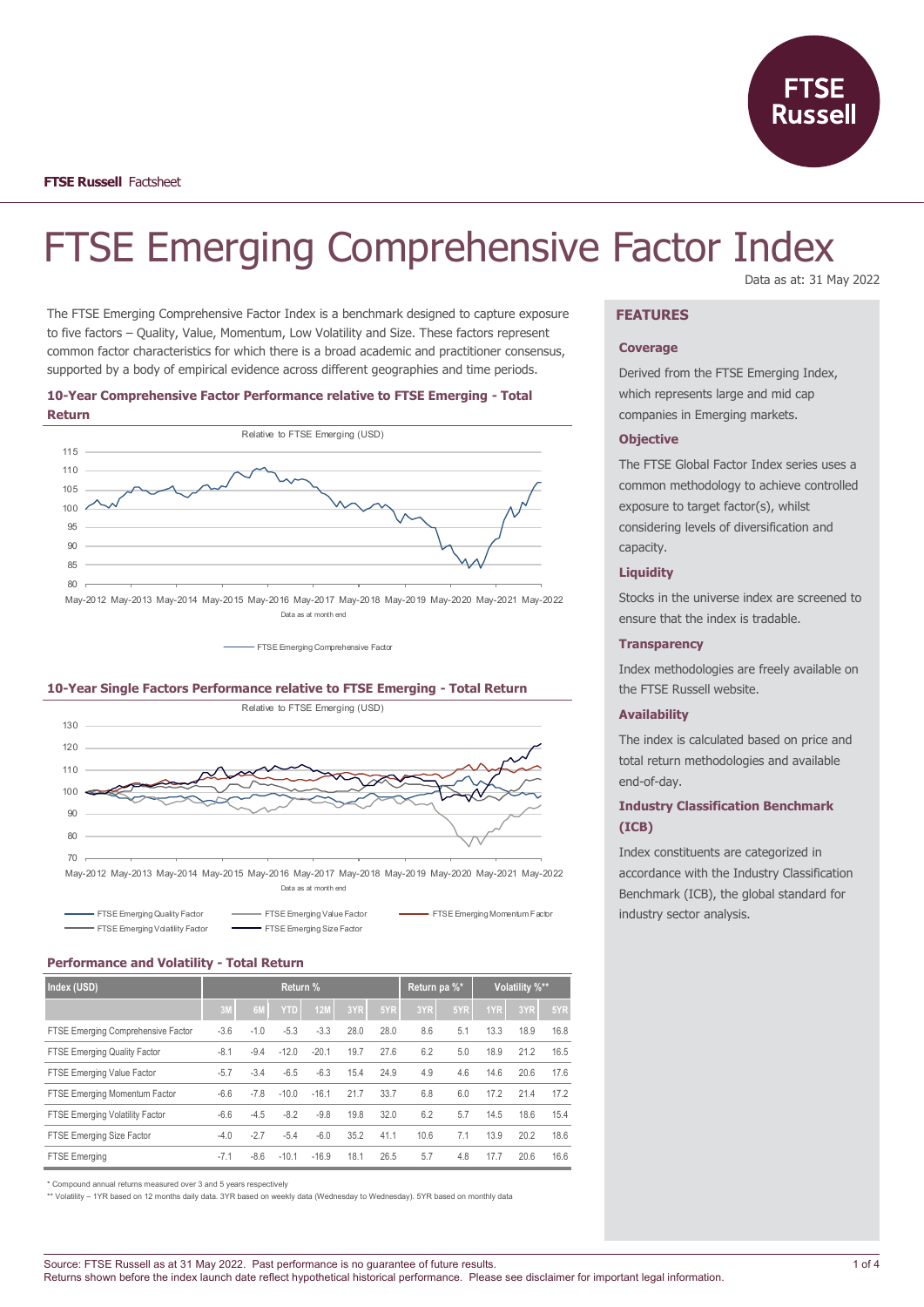| Index % (USD)                                | 2012 | 2013   | 2014 | 2015    | 2016 | 2017 | 2018    | 2019 | 2020   | 2021   |
|----------------------------------------------|------|--------|------|---------|------|------|---------|------|--------|--------|
| <b>FTSE Emerging Comprehensive</b><br>Factor | 26.4 | $-0.6$ | 3.2  | $-13.6$ | 13.1 | 25.4 | $-13.8$ | 13.3 | 5.5    | 17.2   |
| <b>FTSE Emerging Quality Factor</b>          | 17.1 | $-4.9$ | 0.0  | $-13.7$ | 13.3 | 30.9 | $-11.4$ | 22.7 | 19.9   | $-2.9$ |
| FTSE Emerging Value Factor                   | 17.3 | $-6.8$ | 0.3  | $-18.3$ | 20.0 | 27.0 | $-9.8$  | 18.6 | $-3.3$ | 13.8   |
| <b>FTSE Emerging Momentum</b><br>Factor      | 19.9 | 0.1    | 2.8  | $-13.5$ | 10.8 | 36.5 | $-14.1$ | 21.5 | 18.1   | 0.8    |
| <b>FTSE Emerging Volatility Factor</b>       | 18.9 | $-0.2$ | 1.5  | $-15.9$ | 13.1 | 31.4 | $-8.7$  | 17.2 | 8.0    | 7.9    |
| FTSE Emerging Size Factor                    | 25.5 | $-1.5$ | 6.4  | $-14.8$ | 15.3 | 29.0 | $-13.9$ | 18.3 | 11.4   | 14.7   |
| <b>FTSE Emerging</b>                         | 17.9 | $-3.5$ | 1.6  | $-15.2$ | 13.5 | 32.5 | $-13.0$ | 20.6 | 15.5   | 0.1    |

# **Return/Risk Ratio and Drawdown - Total Return**

| Index (USD)                        | <b>Return/Risk Ratio</b> |     |     | Drawdown (%) |         |         |         |             |
|------------------------------------|--------------------------|-----|-----|--------------|---------|---------|---------|-------------|
|                                    | 1YR                      | 3YR | 5YR | <b>10YR</b>  | 1YR     | 3YR     | 5YR     | <b>10YR</b> |
| FTSE Emerging Comprehensive Factor | $-0.2$                   | 0.4 | 0.3 | 0.4          | $-13.7$ | $-36.9$ | $-42.0$ | $-42.0$     |
| FTSE Emerging Quality Factor       | $-1.0$                   | 0.2 | 0.3 | 0.3          | $-28.1$ | $-32.4$ | $-32.4$ | $-34.9$     |
| FTSE Emerging Value Factor         | $-0.4$                   | 0.2 | 0.3 | 0.2          | $-17.5$ | $-36.4$ | $-38.3$ | $-40.7$     |
| FTSE Emerging Momentum Factor      | $-0.9$                   | 0.2 | 0.3 | 0.4          | $-23.1$ | $-34.2$ | $-36.5$ | $-36.5$     |
| FTSE Emerging Volatility Factor    | $-0.7$                   | 0.2 | 0.4 | 0.4          | $-18.1$ | $-32.6$ | $-33.2$ | $-33.9$     |
| FTSE Emerging Size Factor          | $-0.4$                   | 0.4 | 0.4 | 0.4          | $-15.3$ | $-38.1$ | $-40.4$ | $-40.4$     |
| <b>FTSE Emerging</b>               | $-0.9$                   | 0.2 | 0.3 | 0.3          | $-24.5$ | $-33.4$ | $-35.1$ | $-35.7$     |

Return/Risk Ratio – based on compound annual returns and volatility in Performance and Volatility table Drawdown - based on daily data

#### **Top 10 Constituents - Comprehensive Factor**

| <b>Constituent</b>         | Country         | <b>ICB</b><br><b>Industry</b> | <b>FTSE Emerging Comprehensive Factor</b><br>(Wgt %) | <b>FTSE Emerging</b><br>(Wgt %) | Diff % |
|----------------------------|-----------------|-------------------------------|------------------------------------------------------|---------------------------------|--------|
| Petrochina (H)             | China           | Energy                        | 1.74                                                 | 0.17                            | 1.57   |
| Reinet Investments         | South Africa    | Financials                    | 0.84                                                 | 0.04                            | 0.80   |
| <b>MOL</b>                 | Hungary         | Energy                        | 0.75                                                 | 0.04                            | 0.71   |
| CGN Power (H)              | China           | <b>Utilities</b>              | 0.73                                                 | 0.05                            | 0.69   |
| Acer                       | Taiwan          | Technology                    | 0.69                                                 | 0.04                            | 0.64   |
| <b>BUPA Arabia</b>         | Saudi<br>Arabia | Financials                    | 0.66                                                 | 0.04                            | 0.63   |
| Itausa PN                  | Brazil          | Financials                    | 0.65                                                 | 0.15                            | 0.50   |
| AU Optronics               | Taiwan          | Technology                    | 0.59                                                 | 0.09                            | 0.50   |
| China Railway Group<br>(H) | China           | Industrials                   | 0.59                                                 | 0.04                            | 0.55   |
| Lite-On Technology         | Taiwan          | Technology                    | 0.58                                                 | 0.07                            | 0.50   |
| <b>Totals</b>              |                 |                               | 7.82                                                 | 0.73                            |        |

# **ICB Industry Breakdown - Comprehensive Factor**

|                |                               | <b>FTSE Emerging</b><br><b>Comprehensive Factor</b> |        | <b>FTSE Emerging</b> |        |          |
|----------------|-------------------------------|-----------------------------------------------------|--------|----------------------|--------|----------|
| <b>CB Code</b> | <b>CB Industry</b>            | No. of Cons                                         | Wgt %  | No. of Cons          | Wgt %  | Diff %   |
| 10             | Technology                    | 115                                                 | 13.14  | 189                  | 23.06  | $-9.92$  |
| 15             | Telecommunications            | 55                                                  | 6.29   | 75                   | 4.52   | 1.77     |
| 20             | <b>Health Care</b>            | 73                                                  | 3.65   | 155                  | 3.51   | 0.14     |
| 30             | Financials                    | 196                                                 | 12.66  | 304                  | 22.80  | $-10.14$ |
| 35             | <b>Real Estate</b>            | 59                                                  | 2.64   | 101                  | 2.55   | 0.09     |
| 40             | <b>Consumer Discretionary</b> | 146                                                 | 8.37   | 234                  | 12.28  | $-3.92$  |
| 45             | <b>Consumer Staples</b>       | 104                                                 | 8.91   | 155                  | 6.21   | 2.70     |
| 50             | Industrials                   | 220                                                 | 14.08  | 290                  | 7.38   | 6.70     |
| 55             | <b>Basic Materials</b>        | 154                                                 | 10.58  | 206                  | 7.92   | 2.66     |
| 60             | Energy                        | 76                                                  | 10.79  | 91                   | 6.50   | 4.30     |
| 65             | Utilities                     | 95                                                  | 8.88   | 104                  | 3.27   | 5.61     |
| <b>Totals</b>  |                               | 1293                                                | 100.00 | 1904                 | 100.00 |          |

# **INFORMATION**

# **Index Universe**

FTSE Emerging Index

**Index Launch**

28 September 2015

## **Base Date**

20 September 2013

**Base Value**

1000

# **Investability Screen**

Actual free float and liquidity screen applied to underlying

## **Index Calculation**

Index calculated end-of-day

**End-of-Day Distribution**

Via FTP and email

# **Currency**

USD, EUR, GBP, JPY, AUD, Local

# **Review Dates**

Annually in September. Additional review in March for Momentum Factor indices.

## **History**

Available from September 2001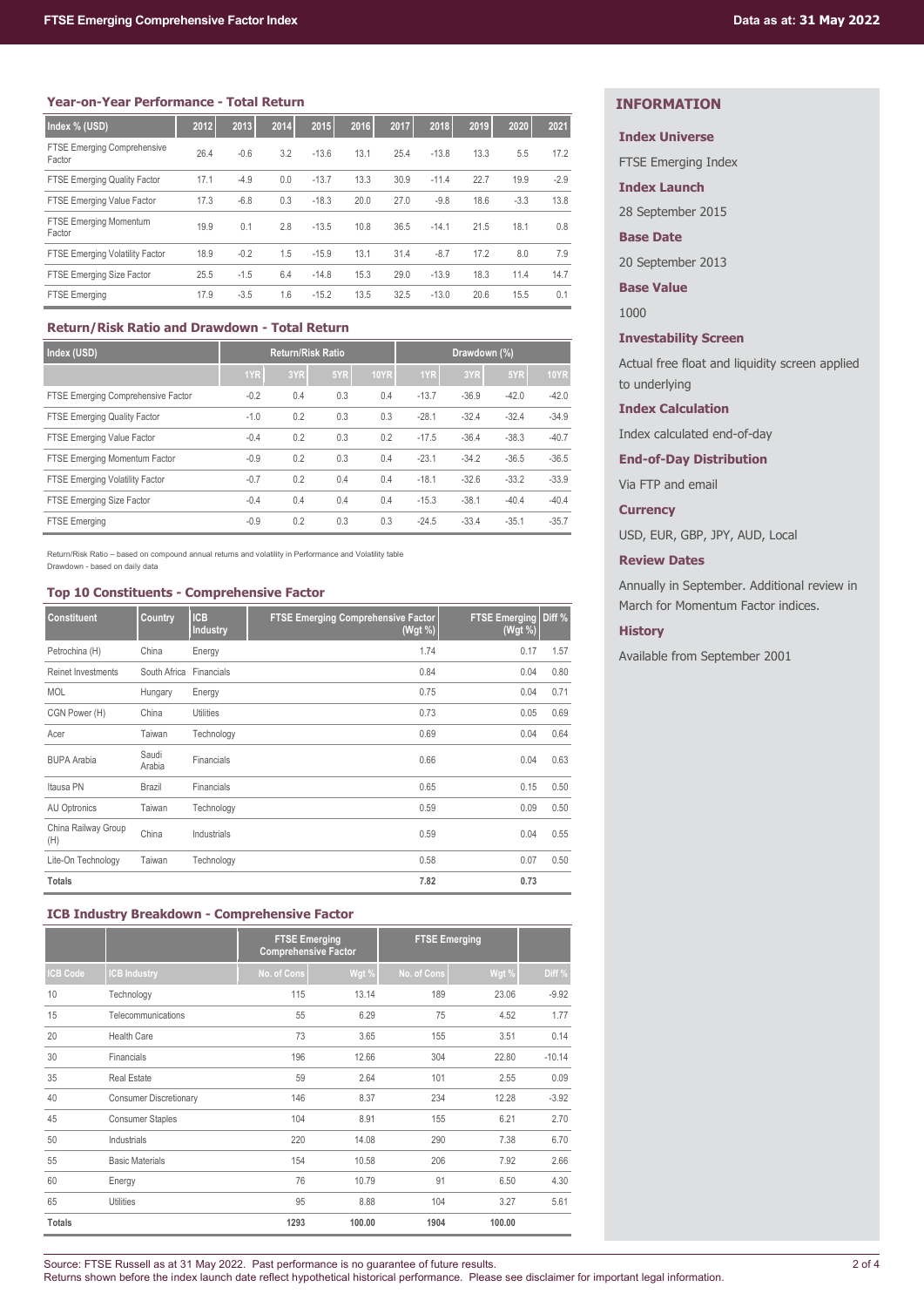# **Country Breakdown - Comprehensive Factor**

| www.c.y provins | ww.mprw.comu                                 |        |                      |        |          |
|-----------------|----------------------------------------------|--------|----------------------|--------|----------|
|                 | <b>FTSE Emerging Comprehensive</b><br>Factor |        | <b>FTSE Emerging</b> |        |          |
| Country         | No. of Cons                                  | Wgt %  | No. of Cons          | Wgt %  | Diff %   |
| Brazil          | 76                                           | 7.88   | 99                   | 7.00   | 0.88     |
| Chile           | 16                                           | 0.88   | 20                   | 0.73   | 0.14     |
| China           | 545                                          | 21.65  | 1054                 | 33.65  | $-12.00$ |
| Colombia        | $\overline{I}$                               | 0.21   | 9                    | 0.30   | $-0.09$  |
| Czech Rep.      | 3                                            | 0.34   | 3                    | 0.17   | 0.17     |
| Egypt           | 6                                            | 0.58   | $\overline{7}$       | 0.10   | 0.49     |
| Greece          | 8                                            | 0.98   | 12                   | 0.35   | 0.63     |
| Hungary         | $\overline{4}$                               | 1.14   | $\overline{4}$       | 0.17   | 0.96     |
| India           | 160                                          | 13.99  | 193                  | 15.58  | $-1.59$  |
| Indonesia       | 27                                           | 1.94   | 35                   | 1.95   | $-0.01$  |
| Kuwait          | 11                                           | 1.15   | 11                   | 0.98   | 0.17     |
| Malaysia        | 41                                           | 2.95   | 42                   | 1.86   | 1.09     |
| Mexico          | 37                                           | 5.86   | 37                   | 2.72   | 3.15     |
| Pakistan        | $\overline{4}$                               | 0.22   | $\overline{4}$       | 0.02   | 0.20     |
| Philippines     | 28                                           | 1.49   | 29                   | 0.86   | 0.63     |
| Qatar           | 17                                           | 1.61   | 18                   | 1.14   | 0.47     |
| Romania         | 3                                            | 0.53   | 3                    | 0.07   | 0.46     |
| Saudi Arabia    | 44                                           | 3.84   | 53                   | 5.26   | $-1.42$  |
| South Africa    | 60                                           | 8.33   | 61                   | 4.48   | 3.85     |
| Taiwan          | 110                                          | 15.52  | 114                  | 17.98  | $-2.47$  |
| Thailand        | 46                                           | 4.05   | 51                   | 2.58   | 1.47     |
| Turkey          | 24                                           | 3.49   | 27                   | 0.42   | 3.07     |
| <b>UAE</b>      | 16                                           | 1.38   | 18                   | 1.62   | $-0.24$  |
| <b>Totals</b>   | 1293                                         | 100.00 | 1904                 | 100.00 |          |

# **Index Characteristics - FTSE Emerging Comprehensive Factor**

| <b>Attributes</b>       | <b>FTSE Emerging Comprehensive</b><br>Factor |
|-------------------------|----------------------------------------------|
| Number of constituents  | 1293                                         |
| Dividend Yield %        | 4.40                                         |
| Constituent (Wgt %)     |                                              |
| Average                 | 0.08                                         |
| Largest                 | 1.74                                         |
| Median                  | 0.04                                         |
| Top 10 Holdings (Wgt %) | 7.82                                         |

# **Index Characteristics - FTSE Emerging Single Factors**

| <b>Attributes</b>       | <b>FTSE Emerging Quality</b><br>Factor | <b>FTSE Emerging Value</b><br>Factor | <b>FTSE Emerging</b><br><b>Momentum Factor</b> |
|-------------------------|----------------------------------------|--------------------------------------|------------------------------------------------|
| Number of constituents  | 899                                    | 1334                                 | 1312                                           |
| Dividend Yield %        | 3.44                                   | 5.33                                 | 3.45                                           |
| Constituent (Wgt %)     |                                        |                                      |                                                |
| Average                 | 0.11                                   | 0.08                                 | 0.08                                           |
| Largest                 | 17.30                                  | 4.12                                 | 6.92                                           |
| Median                  | 0.03                                   | 0.03                                 | 0.03                                           |
| Top 10 Holdings (Wgt %) | 39.34                                  | 19.53                                | 18.53                                          |